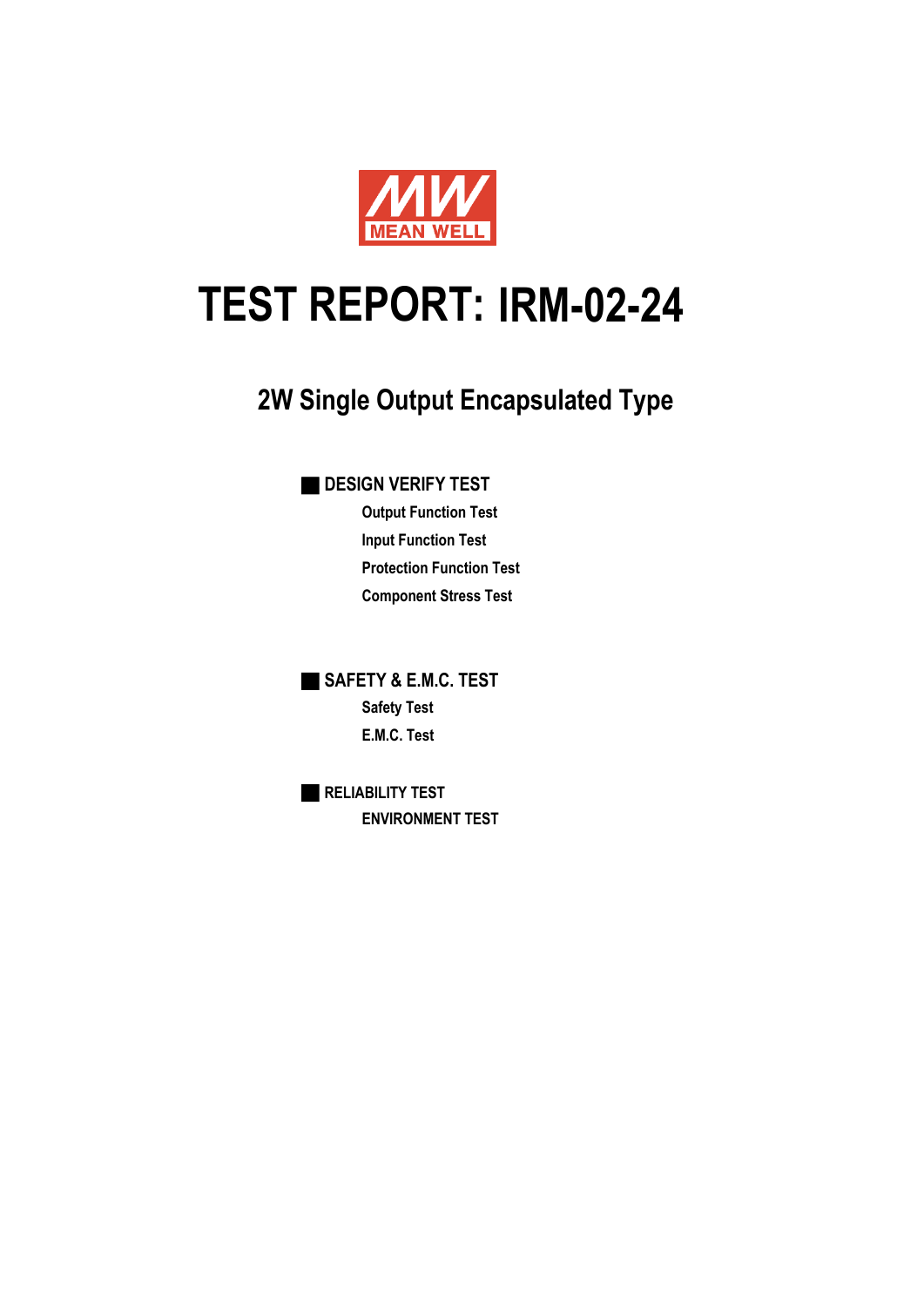

#### ■ **DESIGN VERIFY TEST**

**OUTPUT FUNCTION**

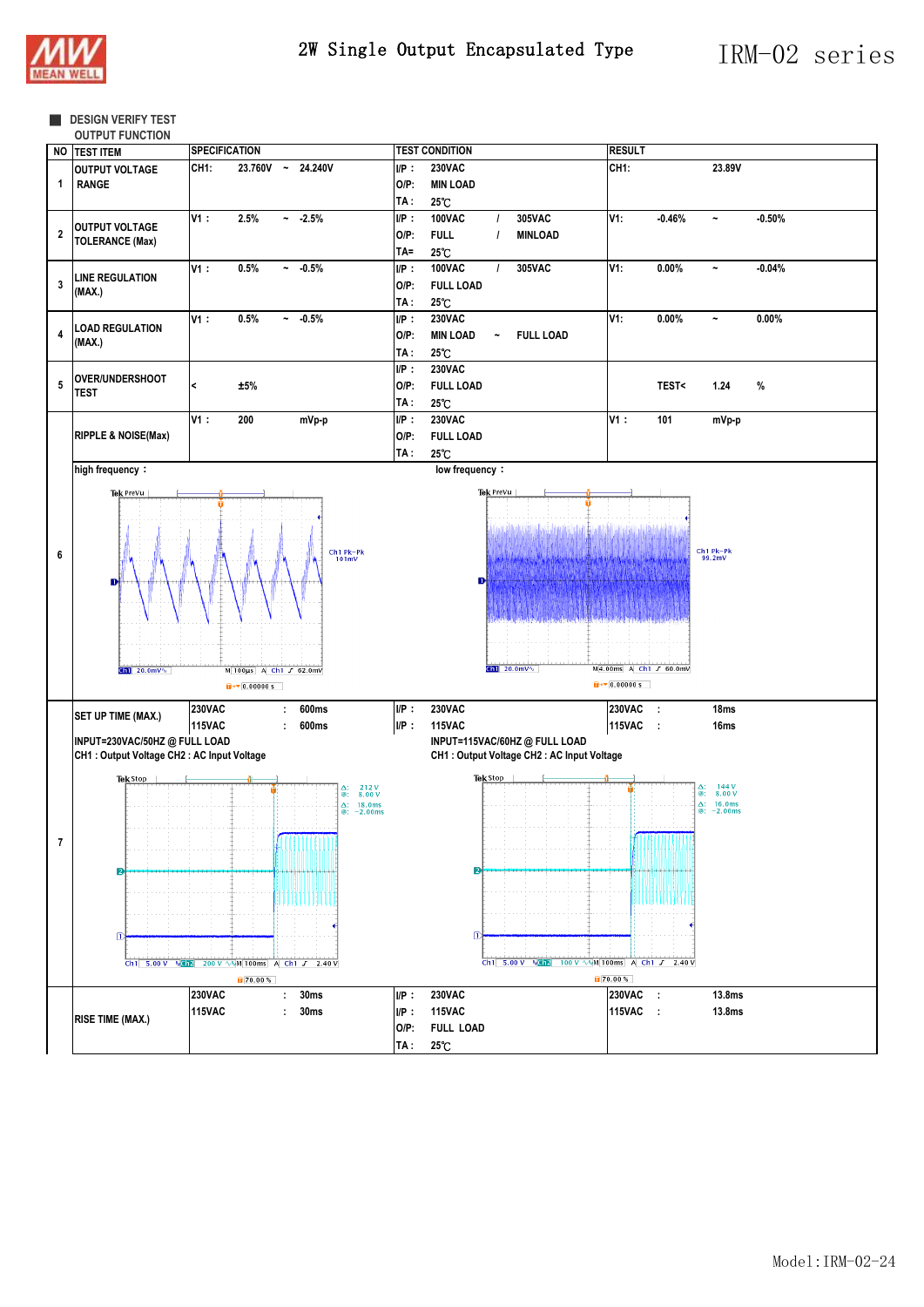

2W Single Output Encapsulated Type IRM-02 series

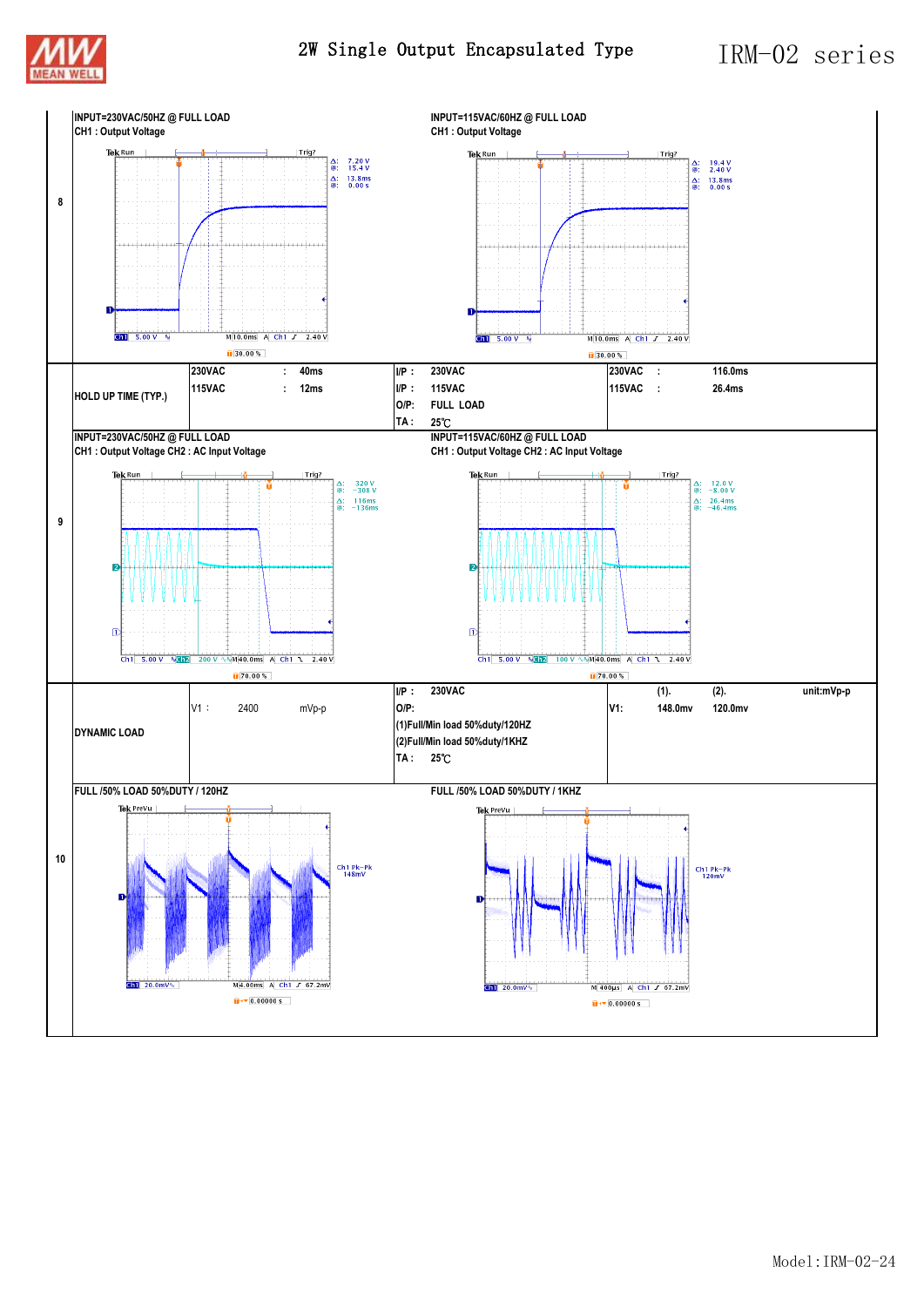

#### **INPUT FUNCTION TEST**

|                      | NO TEST ITEM                                       | <b>SPECIFICATION</b>                                                                    | <b>TEST CONDITION</b>                                                        | <b>RESULT</b>            |          |                       |               |
|----------------------|----------------------------------------------------|-----------------------------------------------------------------------------------------|------------------------------------------------------------------------------|--------------------------|----------|-----------------------|---------------|
|                      |                                                    |                                                                                         | I/P: TESTING                                                                 |                          | 45.0VAC  | $\tilde{\phantom{a}}$ | 305VAC        |
|                      |                                                    |                                                                                         | O/P: FULL LOAD                                                               |                          | 71VDC    | $\tilde{}$            | 430VDC        |
|                      |                                                    |                                                                                         | $25^\circ$ C<br>Ta∶                                                          |                          |          |                       |               |
|                      |                                                    |                                                                                         | UP:                                                                          |                          |          |                       |               |
|                      |                                                    |                                                                                         |                                                                              |                          |          |                       |               |
| 1                    | <b>INPUT VOLTAGE RANGE</b>                         | 85VAC<br>$\sim 305$ VAC                                                                 | <b>LOW-LINE</b><br>97VAC<br>$\equiv$                                         | <b>TEST:</b>             |          | OK                    |               |
|                      |                                                    | 120VDC ~ 430VDC                                                                         | <b>HIGH-LINE</b><br>315VAC<br>$\equiv$ .                                     |                          |          |                       |               |
|                      |                                                    |                                                                                         | O/P: FULL/MIN LOAD                                                           |                          |          |                       |               |
|                      |                                                    |                                                                                         | ON:30 Sec ; OFF:30 Sec 10MIN                                                 |                          |          |                       |               |
|                      |                                                    |                                                                                         | (POWER ON/OFF NO DAMAGE)                                                     |                          |          |                       |               |
|                      |                                                    | 47HZ<br>$~\sim~$ 63HZ                                                                   | <b>100VAC</b><br>$I/P$ :<br>305VAC<br>$\tilde{\phantom{a}}$                  |                          |          |                       |               |
| $\overline{2}$       | <b>INPUT FREQUENCY</b>                             | <b>NO DAMAGE</b>                                                                        | O/P: FULL~MIN LOAD                                                           | <b>TEST:</b>             |          | OK                    |               |
|                      | <b>RANGE</b>                                       |                                                                                         | $25^\circ$ C<br>Ta :                                                         |                          |          |                       |               |
|                      |                                                    | <b>230VAC</b><br>0.030A<br>$\overline{1}$                                               | UP:<br><b>230VAC</b>                                                         | l=                       | 0.01817A | $\overline{1}$        | 230VAC        |
|                      |                                                    | <b>115VAC</b><br>0.045A<br>$\prime$                                                     | <b>115VAC</b><br>IP:                                                         | l=                       | 0.03200A | $\prime$              | <b>115VAC</b> |
| 3                    | <b>INPUT CURRENT (TYP.)</b>                        |                                                                                         |                                                                              |                          |          |                       |               |
|                      |                                                    | <b>277VAC</b><br>0.025A<br>$\perp$                                                      | O/P:<br><b>FULL LOAD</b>                                                     | l=                       | 0.01750A | $\overline{1}$        | <b>277VAC</b> |
|                      |                                                    |                                                                                         | $25^{\circ}$ C<br>TA :                                                       |                          |          |                       |               |
|                      |                                                    | $\prec$<br>0.25mA                                                                       | <b>277VAC</b><br>UP:                                                         | L-FG:                    | 0.0729   | mA                    |               |
| 4                    | <b>LEAKAGE CURRENT</b>                             |                                                                                         | $O/P$ :<br><b>MIN LOAD</b>                                                   | N-FG:                    | 0.0729   | mA                    |               |
|                      |                                                    |                                                                                         | TA :<br>25°C                                                                 |                          |          |                       |               |
|                      |                                                    | $\overline{\phantom{a}}$<br>0.075W                                                      | UP:<br><b>230VAC</b>                                                         | $\overline{\phantom{a}}$ | 0.0355   | W                     |               |
| 5                    | <b>NO LOAD POWER</b>                               |                                                                                         | <b>MIN LOAD</b><br>$O/P$ :                                                   |                          |          |                       |               |
|                      | <b>CONSUMPTION</b>                                 |                                                                                         | 25°C<br>TA :                                                                 |                          |          |                       |               |
|                      |                                                    |                                                                                         | <b>230VAC</b><br>UP:                                                         |                          |          |                       |               |
|                      | <b>EFFICIENCY (TYP.)</b>                           | 77.0%                                                                                   | $O/P$ :<br><b>FULL LOAD</b>                                                  |                          | 80.6     | %                     |               |
|                      |                                                    |                                                                                         |                                                                              |                          |          |                       |               |
|                      |                                                    |                                                                                         | TA :<br>25°C                                                                 |                          |          |                       |               |
|                      |                                                    |                                                                                         |                                                                              |                          |          |                       |               |
|                      | 82                                                 |                                                                                         |                                                                              |                          |          |                       |               |
|                      | 80                                                 |                                                                                         |                                                                              |                          |          |                       |               |
|                      | 78                                                 |                                                                                         |                                                                              |                          |          |                       |               |
|                      | 76                                                 |                                                                                         |                                                                              |                          |          |                       |               |
|                      | 74                                                 |                                                                                         |                                                                              |                          |          |                       |               |
| 6                    | 72                                                 |                                                                                         |                                                                              |                          |          |                       |               |
|                      | 70                                                 |                                                                                         |                                                                              | 230V 50Hz                |          |                       |               |
|                      | 68                                                 |                                                                                         |                                                                              | – 115V 60Hz              |          |                       |               |
|                      | 66                                                 |                                                                                         |                                                                              |                          |          |                       |               |
|                      | 64                                                 |                                                                                         |                                                                              |                          |          |                       |               |
|                      | 62                                                 |                                                                                         |                                                                              |                          |          |                       |               |
|                      |                                                    |                                                                                         |                                                                              |                          |          |                       |               |
|                      | 10%<br>20%                                         | 30%<br>40%<br>50%<br>60%                                                                | 70%<br>80%<br>90%<br>100%                                                    |                          |          |                       |               |
|                      | Load<br>Load                                       | Load<br>Load<br>Load<br>Load                                                            | Load<br>Load<br>Load<br>Load                                                 |                          |          |                       |               |
|                      |                                                    |                                                                                         |                                                                              |                          |          |                       |               |
|                      |                                                    | 20A<br><b>230VAC</b><br>$\mathcal{L}$                                                   | UP:<br>230VAC                                                                |                          | 3.76A    |                       | <b>230VAC</b> |
|                      |                                                    | 10A<br>/ 115VAC                                                                         | $I/P$ :<br><b>115VAC</b>                                                     |                          | 1.85A    |                       | <b>115VAC</b> |
|                      | <b>INRUSH CURRENT (TYP.)</b>                       | twidth= 0 us measured at 50% lpeak                                                      | $O/P$ :<br><b>FULL LOAD</b>                                                  |                          |          |                       |               |
|                      |                                                    | <b>COLD START</b>                                                                       | TA:<br>25°C                                                                  |                          |          |                       |               |
|                      | INPUT=230VAC/50HZ @ FULL LOAD                      |                                                                                         | INPUT=115VAC/50HZ@FULLLOAD                                                   |                          |          |                       |               |
|                      | CH2 : Input current (1V=1A) CH4 : AC Input Voltage |                                                                                         | CH2 : Input current (1V=1A) CH4 : AC Input Voltage                           |                          |          |                       |               |
|                      |                                                    |                                                                                         |                                                                              |                          |          |                       |               |
| Tek Stop<br>Tek Stop |                                                    |                                                                                         |                                                                              |                          |          |                       |               |
|                      |                                                    |                                                                                         |                                                                              |                          |          |                       |               |
|                      |                                                    |                                                                                         |                                                                              |                          |          |                       |               |
| $\overline{7}$       |                                                    |                                                                                         |                                                                              |                          |          |                       |               |
|                      |                                                    | Ch4 Max<br>3.76 V                                                                       |                                                                              |                          |          | Ch4 Max<br>1.85 V     |               |
|                      |                                                    |                                                                                         |                                                                              |                          |          |                       |               |
|                      | 12                                                 |                                                                                         |                                                                              |                          |          |                       |               |
|                      |                                                    |                                                                                         |                                                                              |                          |          |                       |               |
|                      |                                                    |                                                                                         | $\overline{\mathbf{4}}$                                                      |                          |          |                       |               |
|                      | $\overline{4}$                                     |                                                                                         |                                                                              |                          |          |                       |               |
|                      |                                                    |                                                                                         |                                                                              |                          |          |                       |               |
|                      |                                                    |                                                                                         |                                                                              |                          |          |                       |               |
|                      |                                                    | $\frac{1}{200 \text{ V} \cdot \sqrt{\text{M}4.00 \text{ms}}}$ A Ch4 $\textit{J}$ 3.68 V | Ch2 100 V $\sqrt{M/4.00 \text{ms}}$ A Ch4 $J$ 1.80 V<br>Ch4 500 mV<br>55.20% |                          |          |                       |               |
|                      |                                                    | 55.00%                                                                                  |                                                                              |                          |          |                       |               |
|                      |                                                    |                                                                                         |                                                                              |                          |          |                       |               |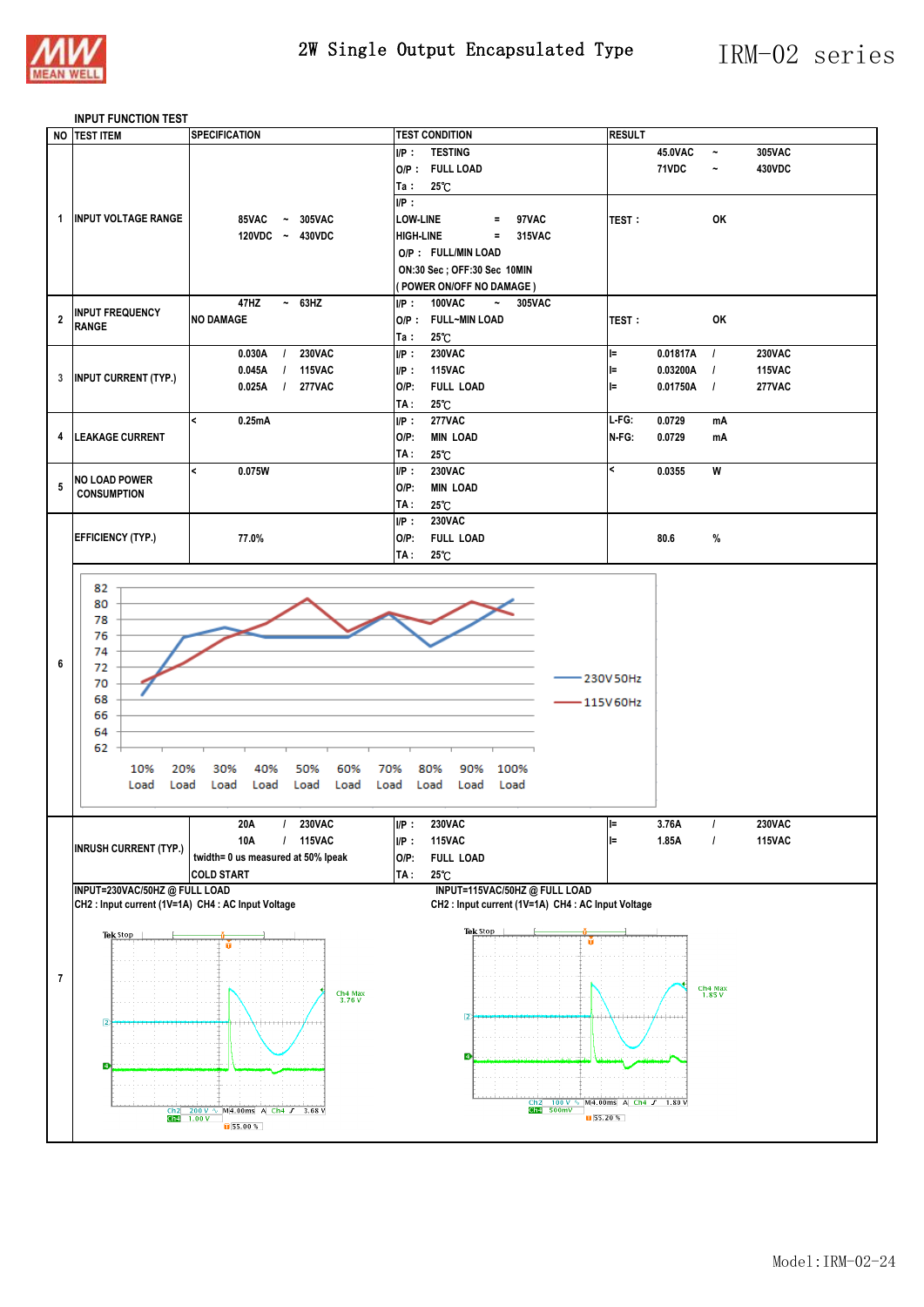

### 2W Single Output Encapsulated Type IRM-02 series

#### **PROTECTION FUNCTION TEST**

|   | NO TEST ITEM                             | <b>SPECIFICATION</b>                      | <b>TEST CONDITION</b>       | <b>RESULT</b>                                 |
|---|------------------------------------------|-------------------------------------------|-----------------------------|-----------------------------------------------|
|   |                                          |                                           | UP:<br>305VAC               | 305VAC<br>376%                                |
|   |                                          | 110%<br>>                                 | UP:<br><b>230VAC</b>        | <b>230VAC</b><br>325%                         |
|   | <b>OVER LOAD</b><br><b>PROTECTION</b>    |                                           | I/P:<br><b>100VAC</b>       | 100VAC<br>240%                                |
|   |                                          |                                           | <b>TESTING</b><br>$O/P$ :   | <b>Hiccup Mode</b>                            |
|   |                                          |                                           | 25°C<br>TA :                |                                               |
|   |                                          |                                           | UP:<br>305VAC               | 305VAC<br>30.20V                              |
|   | <b>OVER VOLTAGE</b><br><b>PROTECTION</b> | 25.20V<br>32.40V<br>$\tilde{\phantom{a}}$ | UP:<br><b>230VAC</b>        | <b>230VAC</b><br>30.20V                       |
|   |                                          |                                           | I/P:<br>85VAC               | 30.20V<br>85VAC                               |
|   |                                          |                                           | <b>MIN LOAD</b><br>$O/P$ :  | Shut off o/p voltage, clamping by zener diode |
|   |                                          |                                           | TA :<br>25 C                |                                               |
|   |                                          |                                           | $I/P$ :<br>305VAC           | <b>NO DAMAGE</b>                              |
| 3 | <b>ISHORT PROTECTION</b>                 |                                           | 85VAC<br>I/P:               |                                               |
|   |                                          | <b>ISHORT EVERY OUTPUT</b>                | $O/P$ :<br><b>FULL LOAD</b> | <b>Hiccup Mode</b>                            |
|   |                                          | <b>1 HOUR NO DAMAGE</b>                   | $25^{\circ}$ C<br>Ta:       |                                               |

#### **COMPONENT STRESS TEST**

|   | NO TEST ITEM                | <b>SPECIFICATION</b> |        |         |       | <b>TEST CONDITION</b> |                                | <b>RESULT</b> |                |  |
|---|-----------------------------|----------------------|--------|---------|-------|-----------------------|--------------------------------|---------------|----------------|--|
|   |                             | Q1                   | Rated: | 700V    | 0.4A  | UP:                   | 315VAC                         |               |                |  |
|   |                             |                      |        |         |       |                       |                                | VIN:          | 315VAC         |  |
|   |                             |                      |        |         |       | VDS:                  |                                |               | VDS:           |  |
| 1 | <b>PWM Power Transistor</b> |                      |        |         |       | $O/P$ :               | (1) Full Load Turn on          | (1).          | 634.00V        |  |
|   |                             |                      |        |         |       |                       | (2) Output Short               | (2).          | 684.00V        |  |
|   |                             |                      |        |         |       |                       | (3) Fulll load continue        | (3).          | 630.00V        |  |
|   |                             |                      |        |         |       | Ta:                   | 25 C                           |               |                |  |
|   |                             | C <sub>6</sub>       | Rated: | 5uf     | 450V  | UP:                   | 315VAC                         |               |                |  |
|   |                             |                      |        |         |       | $O/P$ :               | (1) Full Load Turn on /Off     | (1).          | 442.00V        |  |
| 2 | Input Capacitor             |                      |        |         |       |                       | (2) Min load Turn on /Off      | (2).          | 446.00V        |  |
|   |                             |                      |        |         |       |                       | (3) Full Load /Min load Change | (3).          | 446.00V        |  |
|   |                             |                      |        |         |       | Ta:                   | 25 C                           |               |                |  |
|   |                             | lu1                  | Rated: | 9.00V   | (max) | UP:                   | 315VAC                         |               | U <sub>1</sub> |  |
|   |                             |                      |        | $-0.3V$ | (min) | $O/P$ :               | (1)Full Load                   | (1).          | 6.58V          |  |
| 3 | <b>Control IC</b>           |                      |        |         |       |                       | (2)Output Short                | (2).          | 6.30V          |  |
|   |                             |                      |        |         |       |                       | $(3)$ O.L.P                    | (3).          | 6.30V          |  |
|   |                             |                      |        |         |       |                       | (4) Low Line No Load Vo(min)   | (4).          | 6.54V          |  |
|   |                             |                      |        |         |       | Ta:                   | 25 C                           |               |                |  |
|   |                             | D <sub>100</sub>     | Rated: | 200V    | 2.0A  | UP:                   | 315VAC                         |               |                |  |
|   |                             |                      |        |         |       | $O/P$ :               | (1)Full Load Turn on           | (1).          | 148.00V        |  |
| 5 | O/P Diode                   |                      |        |         |       |                       | (2) Output Short               | (2).          | 123.00V        |  |
|   |                             |                      |        |         |       |                       | (3) Fulll load continue        | (3).          | 147.00V        |  |
|   |                             |                      |        |         |       | Ta:                   | 25 C                           |               |                |  |
|   |                             | D1                   | Rated: | 1000V   | 1.0A  | UP:                   | 315VAC                         |               |                |  |
| 6 | <b>Clamp Diode</b>          |                      |        |         |       |                       | (1) Fulll load continue        | (1).          | 594.00V        |  |
|   |                             |                      |        |         |       | Ta:                   | $25^{\circ}$ C                 |               |                |  |

#### ■**SAFETY & E.M.C. TEST**

**SAFETY TEST**

| NO ITEST ITEM               | <b>SPECIFICATION</b>                        | <b>TEST CONDITION</b>      | <b>RESUL</b>             |
|-----------------------------|---------------------------------------------|----------------------------|--------------------------|
| <b>WITHSTAND VOLTAGE</b>    | 3.000KVAC<br>$\mathsf{Imin}$<br>$IIP-O/P$ : | I/P-O/P: 3.300KVAC<br>/min | $I/P-O/P$ :<br>$0.05m$ A |
|                             |                                             | 25°C<br>Ta:                | <b>INO DAMAGE</b>        |
| <b>ISOLATION RESISTANCE</b> | 500VDC>100MQ<br>$I/P-O/P$                   | 500VDC<br>$I/P-O/P$ :      | $I/P-O/P$ :<br>9999MQ    |
|                             |                                             | 25 C/70%RH<br>Ta:          | <b>INO DAMAGE</b>        |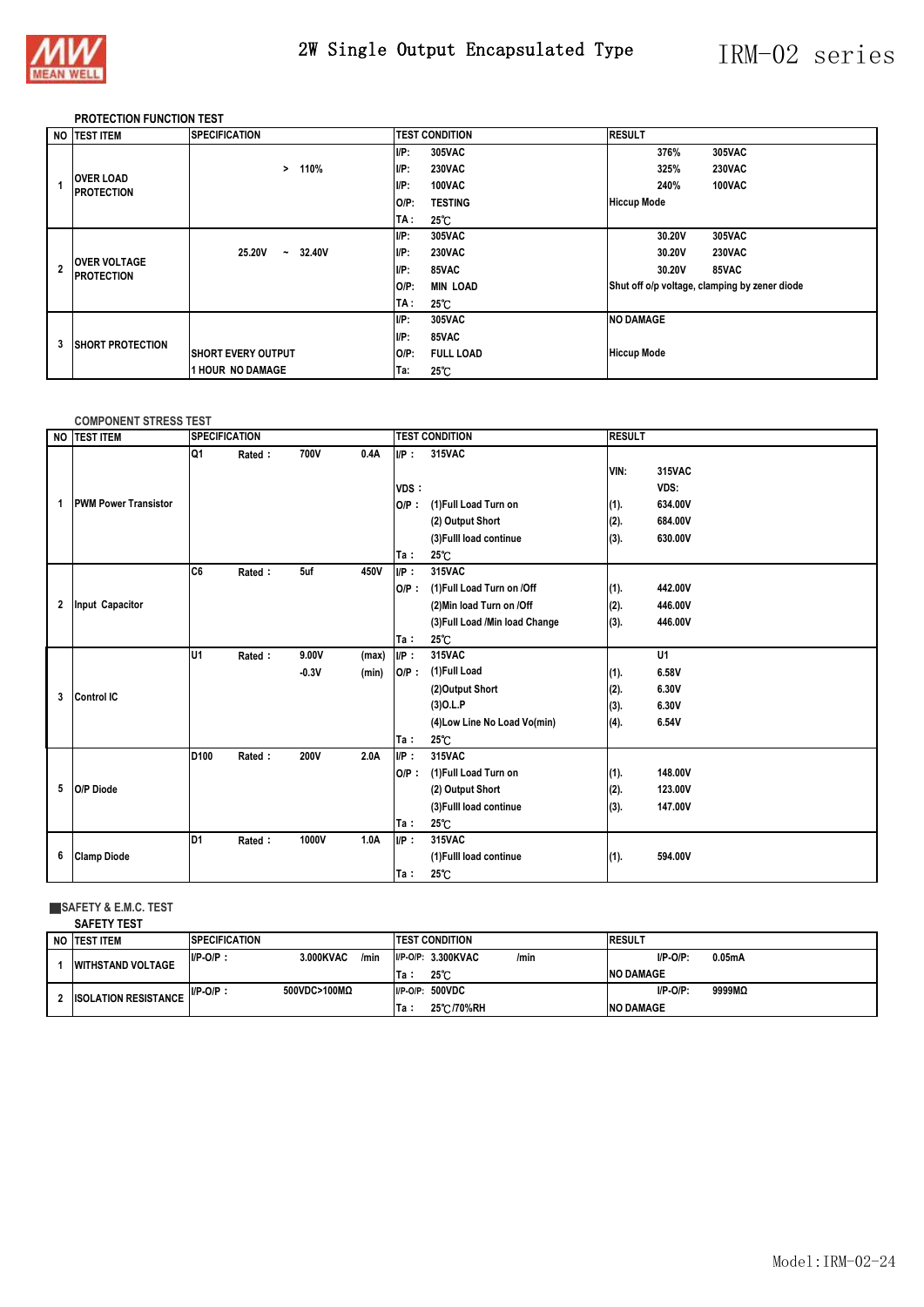

#### **E.M.C. TEST**

|   | NO TEST ITEM      | <b>SPECIFICATION</b>             |         | <b>TEST CONDITION</b> |                 | <b>RESULT</b>                |
|---|-------------------|----------------------------------|---------|-----------------------|-----------------|------------------------------|
|   |                   | EN61000-3-2                      | UP:     | <b>230VAC</b>         | /50HZ           | <b>PASS</b>                  |
| 1 | <b>HARMONIC</b>   | <b>CLASS A</b>                   | $O/P$ : | <b>FULL LOAD</b>      |                 |                              |
|   |                   |                                  | Ta:     | $25^{\circ}$ C        |                 |                              |
|   |                   | EN55022                          | UP:     | <b>230VAC</b>         | /50HZ           | <b>PASS</b>                  |
| 2 | <b>CONDUCTION</b> | <b>CLASS B</b>                   | $O/P$ : | <b>FULL LOAD</b>      | 50% LOAD<br>- 1 | <b>Test by certified Lab</b> |
|   |                   |                                  | Ta:     | 25°C                  |                 |                              |
|   |                   | EN55022                          | UP:     | <b>230VAC</b>         | /50HZ           | <b>PASS</b>                  |
| 3 | <b>RADIATION</b>  | <b>CLASS B</b>                   | $O/P$ : | <b>FULL LOAD</b>      |                 | Test by certified Lab        |
|   |                   |                                  | Ta:     | 25 C                  |                 |                              |
|   |                   | EN61000-4-2                      | UP:     | <b>230VAC</b>         | /50HZ           | <b>CRITERIA A</b>            |
| 4 | E.S.D             | INDUSTRY AIR: 8KV / Contact: 4KV | $O/P$ : | <b>FULL LOAD</b>      |                 |                              |
|   |                   |                                  | Ta:     | $25^{\circ}$ C        |                 |                              |
|   |                   | EN61000-4-4                      | UP:     | <b>230VAC</b>         | /50HZ           | <b>CRITERIA A</b>            |
| 5 | E.F.T             | <b>INDUSTRY INPUT: 2KV</b>       | $O/P$ : | <b>FULL LOAD</b>      |                 |                              |
|   |                   |                                  | Ta:     | 25 C                  |                 |                              |
|   |                   | IEC61000-4-5                     | UP:     | <b>230VAC</b>         | /50HZ           | <b>CRITERIA A</b>            |
| 6 | <b>SURGE</b>      | INDUSTRY L-N: 1KV                | $O/P$ : | <b>FULL LOAD</b>      |                 |                              |
|   |                   |                                  | Ta:     | $25^{\circ}$ C        |                 |                              |

#### ■**RELIABILITY TEST**

|                | NO TEST ITEM                            | <b>SPECIFICATION</b>                                          |                      | <b>TEST CONDITION</b> |                                            | <b>RESULT</b>                             |  |
|----------------|-----------------------------------------|---------------------------------------------------------------|----------------------|-----------------------|--------------------------------------------|-------------------------------------------|--|
|                |                                         | IRM-02-12<br><b>MODEL:</b>                                    |                      |                       |                                            |                                           |  |
|                |                                         | 1. ROOM AMBIENT BURN-IN:                                      | 1.0hrs               |                       |                                            |                                           |  |
|                |                                         | IP:<br><b>230VAC</b>                                          |                      | O/P: 100% LOAD        | TA= 18.9°C                                 |                                           |  |
|                |                                         | 2. HIGH AMBIENT BURN-IN:                                      | 1.0hrs               |                       |                                            |                                           |  |
|                |                                         | IP:<br><b>230VAC</b>                                          |                      | O/P: 100% LOAD        | TA= 73.0 °C                                |                                           |  |
|                |                                         |                                                               |                      |                       | <b>NO. Position ROOM AMBIENT</b><br>18.9 C | 73.0 °C<br><b>HIGH AMBIENT Ta:</b>        |  |
|                |                                         |                                                               |                      | 1 C101                | 30.1 C                                     | 81.4 C                                    |  |
| 1              | <b>TEMPERATURE RISE</b>                 |                                                               |                      | $2$ T <sub>1</sub>    | 33.8 °C                                    | 84.4 C                                    |  |
|                | <b>TEST</b>                             |                                                               |                      | 3CC6                  | 31.4 C                                     | 81.4 C                                    |  |
|                |                                         |                                                               |                      | $4$ BD1               | $32.6^\circ$                               | 82.3C                                     |  |
|                |                                         |                                                               |                      | 5R2                   | 31.0 C                                     | 80.8°C                                    |  |
|                |                                         |                                                               |                      | 6L1                   | 31.9 C                                     | 81.6 °C                                   |  |
|                |                                         |                                                               |                      | 7U1                   | 35.9 C                                     | 85.2°C                                    |  |
|                |                                         |                                                               |                      | 8 D <sub>100</sub>    | 31.9C                                      | 83.4 C                                    |  |
|                |                                         |                                                               |                      | $9$ D1                | 33.6 C                                     | 83.2°C                                    |  |
|                |                                         |                                                               |                      | 10 CASE               | 31.3 C                                     | 81.4 C                                    |  |
|                |                                         | <b>NO DAMAGE</b>                                              |                      | UP:                   | <b>230VAC</b>                              | TEST: OK                                  |  |
| $\overline{2}$ | <b>OVER LOAD BURN-IN</b><br><b>TEST</b> | 1 HOUR (MIN)                                                  |                      | $O/P$ :               | 269.46%<br>LOAD                            |                                           |  |
|                |                                         |                                                               |                      | Ta :                  | 25°C                                       |                                           |  |
|                |                                         | <b>NO DAMAGE</b>                                              |                      | UP:                   | 305VAC<br><b>100VAC</b>                    | <b>TEST: OK</b>                           |  |
| 3              | <b>LOW TEMPERATURE</b><br>TURN ON TEST  | 1 HOUR (MIN)                                                  |                      |                       | O/P: FULL LOAD                             |                                           |  |
|                |                                         |                                                               |                      | Ta :                  | $-30.0$ C                                  |                                           |  |
|                | <b>HIGH HUMIDITY</b>                    | <b>AFTER 12 HOURS</b>                                         |                      | UP:                   | 315VAC                                     | <b>TEST: OK</b>                           |  |
| 4              | <b>HIGH TEMPERATURE</b>                 | IN CHAMBER ON                                                 |                      |                       | O/P: FULL LOAD                             |                                           |  |
|                | <b>HIGH VOLTAGE TEST</b>                | <b>CONTROL</b><br>75℃                                         |                      | Ta:                   | 75°C                                       |                                           |  |
|                |                                         | <b>NO DAMAGE</b>                                              |                      | <b>HUMIDITY=</b>      | 95.0% RH                                   |                                           |  |
| 5              | <b>TEMPERATURE</b>                      | $/(0^{\circ}C - 75^{\circ}C)$<br>±0.03%                       |                      | UP:                   | <b>230VAC</b>                              | $/(0^{\circ}C - 75^{\circ}C)$<br>±0.0000% |  |
|                | <b>COEFFICIENT</b>                      |                                                               |                      |                       | O/P: FULL LOAD                             |                                           |  |
|                |                                         | 1. Thermal shock Temperature:                                 | $-40^{\circ}$ $\sim$ |                       | +100°C                                     | <b>TEST: OK</b>                           |  |
|                | <b>STORAGE</b>                          | 2. Temperature change rate : 25°C / MIN                       |                      |                       |                                            |                                           |  |
| 6              | <b>TEMPERATURE TEST</b>                 | 3. Dwell time low and high temperature : 30 MIN/EACH          |                      |                       |                                            |                                           |  |
|                |                                         | 4. Total test cycle: 5 CYCLE                                  |                      |                       |                                            |                                           |  |
|                |                                         | 5. Input/Output condition: STATIC                             |                      |                       |                                            |                                           |  |
|                |                                         | 1. Thermal shock Temperature:                                 | $-35^{\circ}$ C ~    |                       | +80°C                                      | TEST: OK                                  |  |
|                |                                         | 2. Temperature change rate : 25°C / MIN                       |                      |                       |                                            |                                           |  |
| $\overline{7}$ | <b>THERMAL SHOCK TEST</b>               | 3. Dwell time low and high temperature : 30 MIN/EACH          |                      |                       |                                            |                                           |  |
|                |                                         | 4. Total test cycle: 10 CYCLE                                 |                      |                       |                                            |                                           |  |
|                |                                         | 5. Input/Output condition:                                    |                      |                       |                                            |                                           |  |
|                |                                         | 230VAC Full Load AC ON/OFF test turn on 58sec : turn off 2sec |                      |                       |                                            |                                           |  |